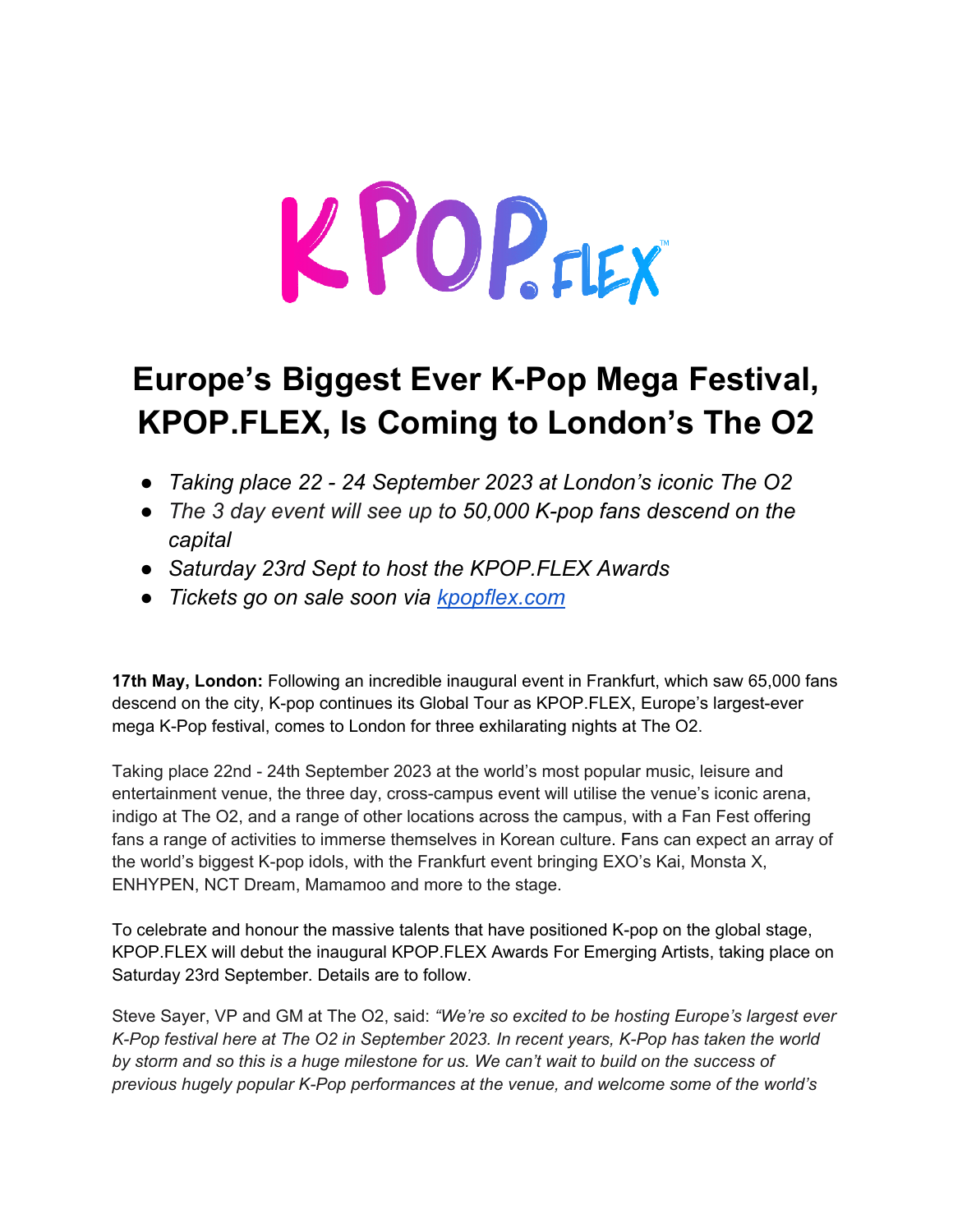*top K-Pop acts and their legions of fans to The O2 for a fantastic weekend festival event that will take over the full campus at The O2."*

The event is being staged by Kpop Europa, in partnership with promoter, PK Events. Kpop Europa is a joint venture between Live Company Group and EXPLORADO Group.

David Ciclitira, founder and chairman of Live Company Group, said, "*We're delighted to be working with The O2 to deliver 3 incredible days celebrating K-pop to fans across the UK and beyond. We are super excited about the first edition of the International KPOP.FLEX Awards, which will showcase the very best talents of the K-Pop world!*"

Tickets will be available to purchase soon via [www.kpopflex.com,](http://www.kpopflex.com/)

KPOP.FLEX also recently announced that the festival will also be returning to Frankfurt in 2023, with a weekend festival on 17 & 18 June to be held at Deutsche Bank Park stadium.

### **Follow on Socials**

[Instagram](https://www.instagram.com/kpop.flex_/?hl=en) | [Twitter](https://twitter.com/Kpop_flex) | [TikTok](https://www.tiktok.com/@Kpop.flex_) | [YouTube](https://www.youtube.com/channel/UCIr35JNWYIGe3jYN7Ub3jfA)

# **About The O2**

The O2 is the world's most popular music, entertainment and leisure venue and has been visited by over 100 million people since opening in 2007. Playing host to over 400 events a year, The O2 is home to The O2 arena which is globally recognised as one of the world's most iconic venues to play, and club sized music venue indigo at The O2.

A full day-out destination, there's plenty to explore at The O2 including Up at The O2, a climbing experience across the world-famous roof; Icon Outlet, one of London's most exciting retail destinations with up to 70% off 60 superstar brands; TOCA Social – an interactive football experience; Cineworld, London's largest cinema with 19 screens; the 12-lane boutique Hollywood Bowl; Oxygen Freejumping trampoline park; immersive dining experience Mamma Mia! The Party; and over 30 bars and restaurants. Located just 15 minutes from Central London, The O2 is easily accessible via road, tube, bus or boat.

#### **About Live Company Group**

Live Company Group (LVCG) plc, founded by David Ciclitira, is a live events and entertainment group. David has been involved in promoting K-Pop concerts and art shows throughout Asia for the past 10 years.

LVCG owns the BRICKLIVE™ brand, a global content provider for brick-based events. BRICKLIVE focuses on creating environments that encourage interactive play, foster creativity,